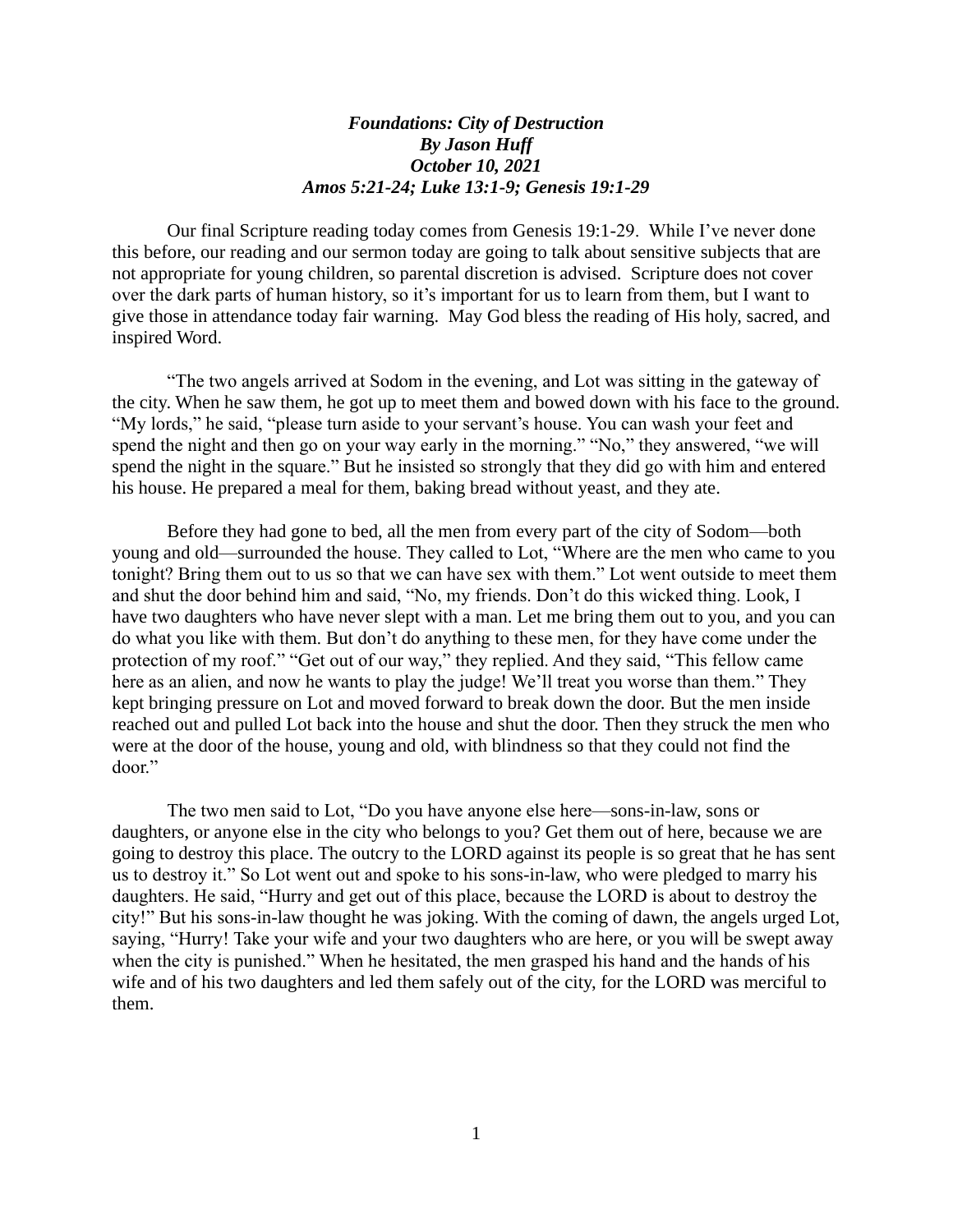As soon as they had brought them out, one of them said, "Flee for your lives! Don't look back, and don't stop anywhere in the plain! Flee to the mountains or you will be swept away!" But Lot said to them, "No, my lords, please! Your servant has found favor in your eyes, and you have shown great kindness to me in sparing my life. But I can't flee to the mountains; this disaster will overtake me, and I'll die. Look, here is a town near enough to run to, and it is small. Let me flee to it—it is very small, isn't it? Then my life will be spared." He said to him, "Very well, I will grant this request too; I will not overthrow the town you speak of. But flee there quickly, because I cannot do anything until you reach it." (That is why the town was called Zoar.)

By the time Lot reached Zoar, the sun had risen over the land. Then the LORD rained down burning sulfur on Sodom and Gomorrah—from the LORD out of the heavens. Thus he overthrew those cities and the entire plain, including all those living in the cities—and also the vegetation in the land. But Lot's wife looked back, and she became a pillar of salt. Early the next morning Abraham got up and returned to the place where he had stood before the LORD. He looked down toward Sodom and Gomorrah, toward all the land of the plain, and he saw dense smoke rising from the land, like smoke from a furnace. So when God destroyed the cities of the plain, he remembered Abraham, and he brought Lot out of the catastrophe that overthrew the cities where Lot had lived."

John Bunyan had a lot of time on his hands. He spent over twelve years in prison for preaching without the authority of the Church of England. During his time in jail, he wrote much of his book *Pilgrim's Progress*, an allegory about the Christian life. It's been printed in over 200 languages and has never been out of print. He tells the story of a man named Christian who lives in the City of Destruction for many, many years. Finally, he realizes that he is doomed, and he strikes out for the Celestial City, the city of God's Kingdom. While he struggles along the difficult path towards his new home, for him to make any progress along the way, he had to make the first step of leaving the City of Destruction. It isn't until he leaves that anyone takes his spiritual journey seriously.

*Pilgrim's Progress* is a great read, and its picture of the City of Destruction is not unlike that of the picture we see of Sodom and Gomorrah in Genesis 19. Most people live there without a care in the world about the evil right in their midst. There are obviously actively wicked people there intending for the harm of others. But then there are those who just live and let live, who get along fine, who don't rock the boat. They carve out a place for themselves. And yet, the city rubs off on them. They are changed because of their environment.

And that's what we see in Genesis 19 – a picture of God's righteous wrath and destruction mingled in with a story of mercy to a man living in the city of destruction who desires to do what it right but is deeply morally compromised. It's a warning to us on multiple levels. It teaches us about the righteous anger of God while it instructs us of the dangers of moral compromise in a society that no longer fears God.

As we saw the previous two weeks, God has sent two angels disguised as men to fully investigate just what is going on in Sodom and Gomorrah. He does this not because He isn't all knowing, but because God's justice is personal and direct – not a pronouncement from on high, but one well aware of all the facts on the ground. The angels are here as witnesses.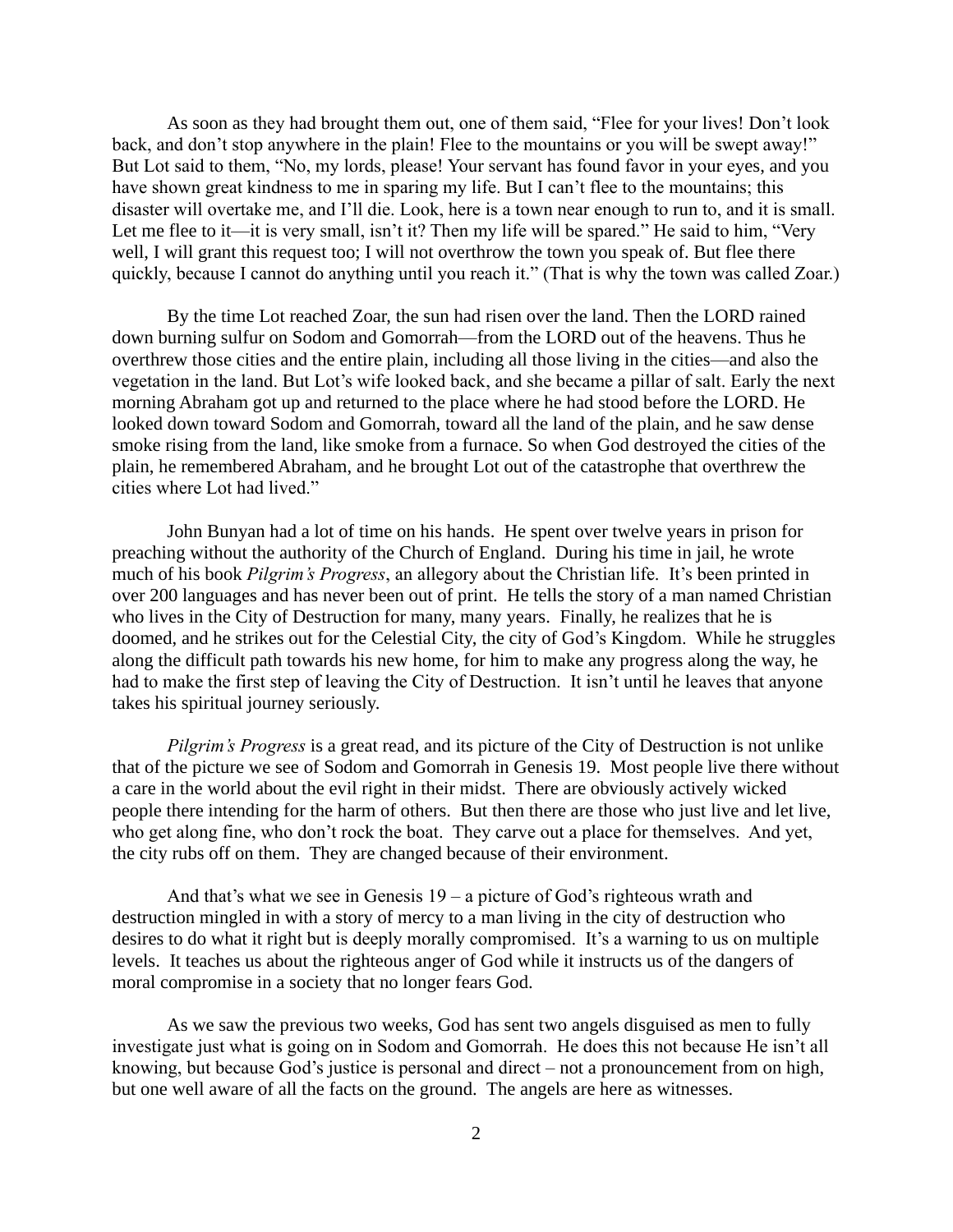As the passage begins, Lot is sitting in the gateway to the city. This suggests that Lot was an elder in the city; he has a place of authority. It's a spot where the leaders of the city would gather to make decisions. Given the wealth of Lot a few chapters back, it's easy to imagine that he's bought his way into the city's good graces.

When the angels arrive, Lot convinces them to come to his home despite their protests that they will stay in the town square. Already, this suggests that Lot well knows the evil prevalent in the city. City gates were closed to keep out robbers and bandits and wild animals. In a good town, the square behind the city gates would have been a safe haven for travelers to stay. That it's not foreshadows what's to come. We should note that while Lot is gracious, his hospitality is lacking in comparison to his uncle Abraham when the angels visited there two passages back. Lot is doing what's right to do, but at a minimum, not a maximum.

Eventually, word gets out about these strangers in town, and a large contingent of men show up at Lot's house. While it's not every man in town, the way it's worded means that it's an assortment representing every age group and person in town. Their plans to violently assault these strangers is not the whole of their sins; we tend to think of Sodom as characterized by this one thing. But much later, God through the prophet Ezekiel speaks of the sins of Sodom this way: "She and her daughters were arrogant, overfed, and unconcerned; they did not help the poor and needy. They were haughty and did detestable things before me." While this is awful, it shows off the lows to which Sodom has fallen because they have gone done this path. The men of Sodom have stooped this low because they've been on the path of sin for some time.

And Lot's unbelievable response shows that he's been living among these people and picking up their ways for far too long. Lot has been put in a no-win situation, or so it appears. Offering someone your protection was your oath and bond in the ancient world; someone who would not keep this oath couldn't be trusted for anything. But as their father, Lot has an explicit duty to protect his daughters as well. He has no plan; he's making it up as he goes along, and the reason that the Scripture tells us of the horrible compromise he suggests is to show us that Lot too has been hardened and darkened willfully living among these people. Lot is no missionary trying to make a breakthrough for God's Kingdom; he's lived in Sodom for his own gain. He's stuck in a horror of his own making by willfully living in this city to enjoy its luxuries.

And this is where I'm going to suggest a first concept to remember from this week: *guard your integrity, because moral compromise wants to rob you of it*. I'm going to skip forward in the passage just to see how Lot's reputation has fallen and how compromised he really is. When Lot tries to urge these men to reject their wickedness, they scoff at him as an alien trying to tell them how to live. When Lot goes to warn his future sons-in-law, they think he's playing a practical joke. After the warnings from the angels, Lot is still hesitant to leave – the angels have to take all his family members by the hands to get them out, and they do that to show God's mercy to them even in their disbelief. Lot tries to haggle with the angels to not leave the entire region for the desolate mountains, which they agree to. Lot can't even control his wife, who longs to return and pays the ultimate price for her disobedience to the angelic commands. The Apostle Peter will eventually call Lot a righteous man dismayed by his city, but Genesis is clear that Lot is also, at best, a compromised individual who no one respects and no one fears and who escapes the wrath of God only because of the prayers of his uncle Abraham.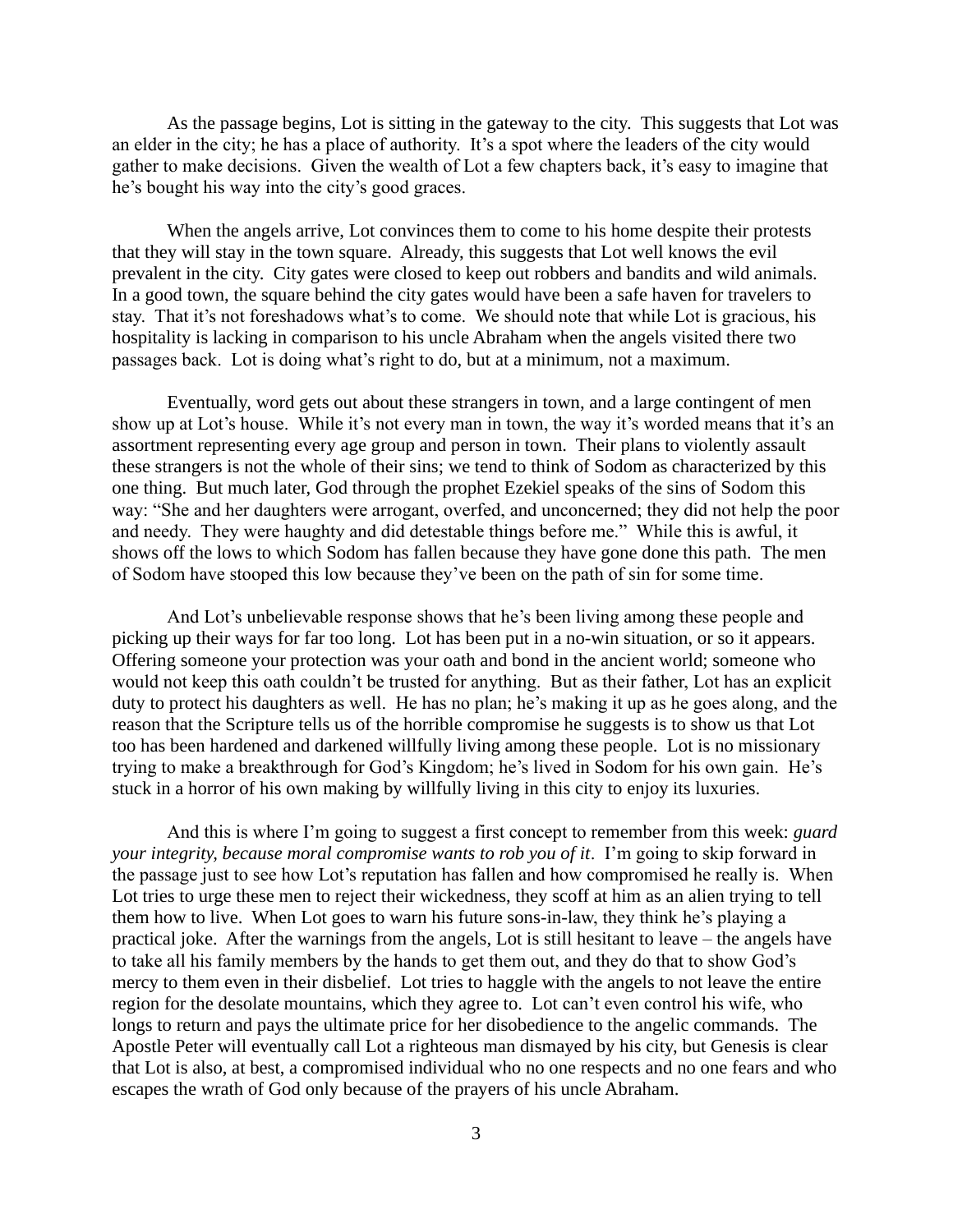Lot knew the city he lived in was wicked, but if you remember, he moved there in stages. First, he chooses the land near Sodom to graze his animals and to give his people room. Then, a few passages later, he's living with his family in Sodom. Then, by the time we pick up here, he's an elder in the city. Little by little, he became enamored. No doubt Sodom was an enjoyable city, full of pleasures and delights galore. But wickedness also ruled the day. And Lot was nearly consumed by it when the day of judgment came.

Friends, we do not lose our integrity so much as trade it away piece by piece. We do not expect that a single compromise will cause much damage down the line. It's not typically that thing that day that harms us as much as the choice we've made to compromise. Because once we've made that compromise, we make another choice and another, and pretty soon, we're overwhelmed by all the compromises and we realize our integrity is lying dead on the floor. Even if no one else knows it, we know it.

No one thinks that glancing at someone else's test answers is going to lead to a habit of lying. No one thinks that glancing at a dirty magazine or video is going to lead to a habit of lust. No one thinks that saying an unkind remark is going to lead to a habit of gossip and backbiting. But it's precisely why we have to guard our integrity so very carefully. Not because God hasn't given us forgiveness through Jesus Christ, not because God's mercy isn't wonderful, but because we are broken people prone to stray. As the old hymn says, "Let your goodness like a fetter bind my wandering heart to Thee. For I am prone to wander, Lord, I feel it, prone to leave the God I love, so here's my heart, Lord – take and seal it, seal it for Thy courts above."

Where we've been compromised already, there is always the chance to be forgiven and made clean. The table we will celebrate together in a few minutes isn't meant for perfect performers but forgiven followers. It reminds us how we need to feast on Christ, how we need His sacrifice given for us. Don't ever fear that God will not forgive any heart that longs for Him and comes to Him in humility. But the best choice is to avoid wandering near to our modern Sodoms and Gomorrahs. The world has given us so many ways to indulge ourselves, but that's not God's design for us. Let us guard our integrity, our purity, our holiness. When we become believers, God calls us clean in His sight. Let us move forward in that integrity Christ purchased for us on the cross.

Now I want to turn our attention to the destruction of Sodom and Gomorrah. This is the righteous anger of God on full display. Perhaps you're like me and you've heard complaints about the wrath of God, things like, "Why is God so angry?" "My God would never condemn people. He wants us to be happy." "Isn't God supposed to be loving? If God commands us to love our enemies, why is He destroying people in His wrath?" Sodom and Gomorrah is exhibit A. God hears an outcry against the place, He comes down Himself to show He is not a distant God, and when the facts are established, He consumes it with burning sulfur. It is not pleasant. It is not comfortable. It makes us fearful, even. Can this view of God align with our view of God in the New Testament as loving and kind? It has to, because God does not change. He is the same yesterday, today, and forever.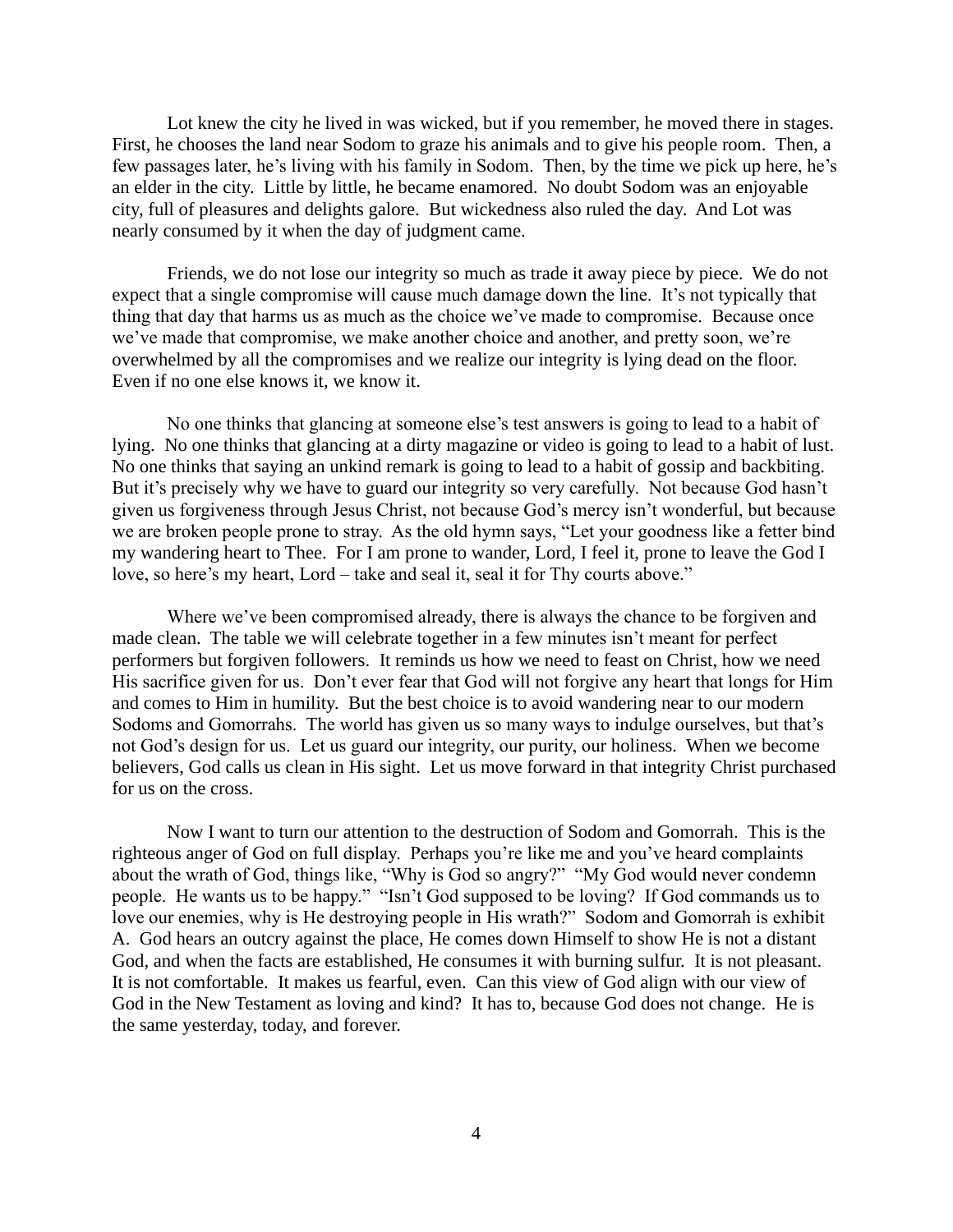What I am stuck by is this truth: *God displays perfect mercy even while displaying perfect judgment and perfect wrath*. We know that Sodom and Gomorrah were full of people doing pure evil. Yet there are warnings to all those people. The men are struck blind as the angelic visitors reveal their true nature. Now I don't know about you, but if someone has the power in and of themselves to render an entire mob blind, I'm going to pay attention to what they say. The city itself is not destroyed for hours; had they had any sense, any remorse, any guilt, even any respect for the supernatural in their midst, they could have gotten away themselves. The men who were pledged to Lot's daughters had direct warning. So did Lot's wife. Everyone who receives the wrath of God has some sort of clue that they ignore to their own peril.

Also notice this: as was said in previous passages and repeated here, an outcry has gone up to God about the wickedness in this place. God's wrath is not about human anger that flares up in a moment, often over things that are inconsequential. No, God's wrath brings about justice. No more will the innocent be found guilty or the weak exploited or the traveler brutalized in this place. No more will the decadence and hedonism and anarchy of this place be tolerated. God's judgment is fair and based on the evidence.

Jesus commands us as His followers to forgive; as people forgiven of our sins, we too forgive others. That does not mean, however, that there will not be justice or no accounting for the wicked. It's that those things are left in the hands of God. We do not make eternal judgments because we don't have all the facts. We do not seek revenge because God is our judge who will set things right, whether in this world or the next.

But we do believe that there will be a reckoning. God has the right to make those reckonings in His timing at His command. As 2 Peter 3:9 tells us, "God is not slow in keeping His promises. He is patient with you, not wanting anyone to perish, but everyone to come to repentance. But the day of the Lord will come like a thief." God always balances His righteous wrath and judgment with mercy and patience. No one will ever truly be able to accuse the LORD of unfairness.

And as Jesus would teach His disciples, tragic deaths aren't the result of some form of divine karma. The righteous sometimes do perish with the wicked. We cannot say that some deserve heaven and some deserve hell. Without Jesus, all of us would be utterly lost. Our hope is not in divine rescue from everything down here because we live in a world deeply corrupted by sin. Our hope is in an eternal home with God in His dwelling place, that we receive not because we were good but solely through faith alone in the saving and redemptive work of Christ.

Maybe you aren't, but I am comforted by God's anger. God who created this world and all of us should be more upset about the awful treatment of His people and His creation than I am. A god who isn't angry at the brutality of man against man isn't a god worth serving. God is not only angry at those things, He is perfectly angry at them, whereas my anger leads to nothing good. God's righteous anger does something about the horrors of this world; we have His promise that all will be made right. I am not disturbed by God bringing judgment upon Sodom and Gomorrah. I'm more disturbed that I am more like the hedonistic residents of that doomed valley than I imagine. That's why we need Christ's rescue, to save us from ourselves.